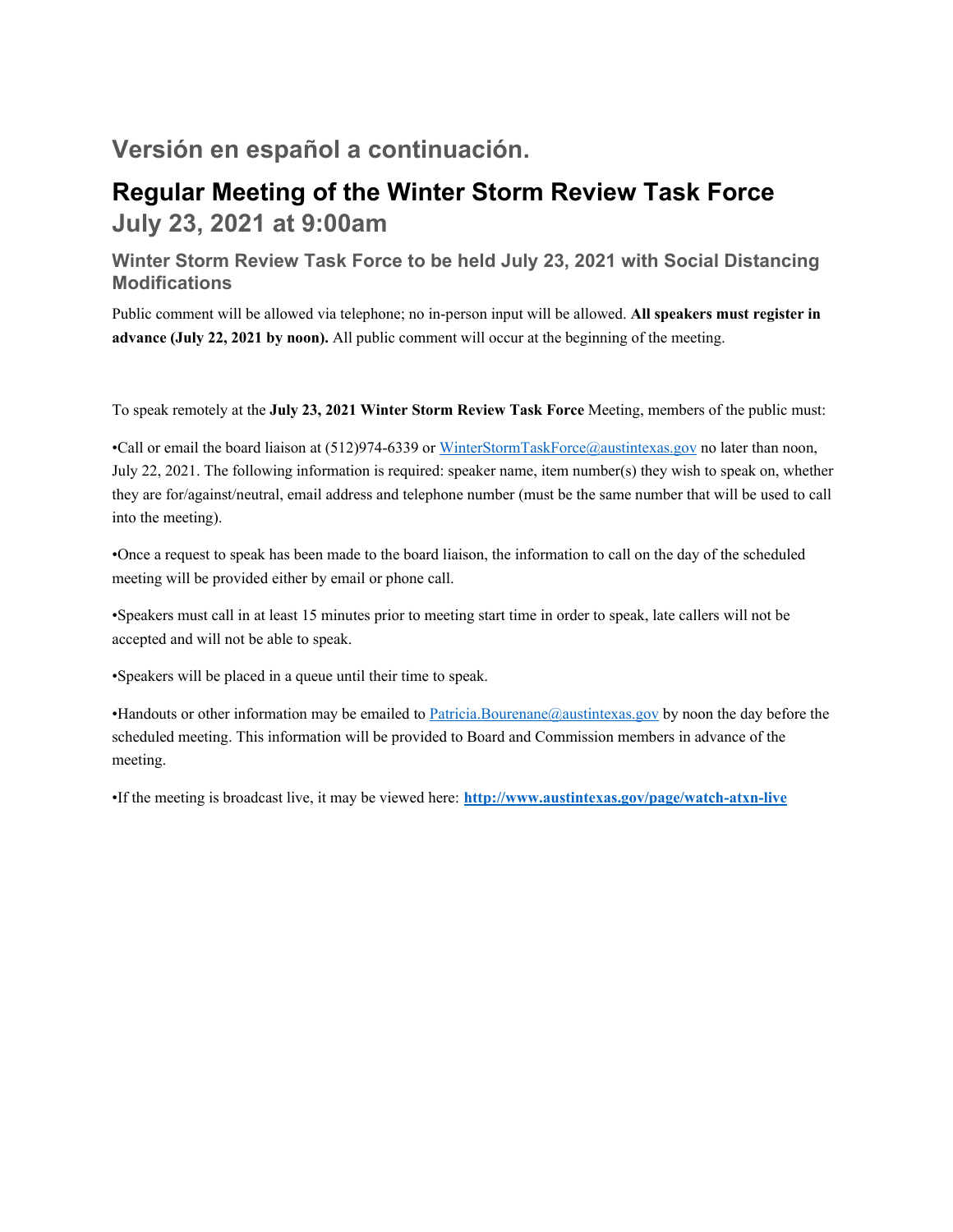# Reunión del Winter Storm Review Task Force

# FECHA de la reunion (**23 de Julio de 2021**)

La junta se llevará con modificaciones de distanciamiento social

Se permitirán comentarios públicos por teléfono; no se permitirá ninguna entrada en persona. Todos los oradores deben registrarse con anticipación 22 de Julio de 2021(antes del mediodía). Todos los comentarios públicos se producirán al comienzo de la reunión.

Para hablar de forma remota en la reunión, los miembros del público deben:

• Llame o envíe un correo electrónico al enlace de la junta en (512) 974-6339 o

WinterStormTaskForce@austintexas.gov a más tardar al mediodía (el día antes de la reunión). Se requiere la siguiente información: nombre del orador, número (s) de artículo sobre el que desean hablar, si están a favor / en contra / neutral, dirección de correo electrónico (opcional) y un número de teléfono (debe ser el número que se utilizará para llamar ).

• Una vez que se haya realizado una solicitud para hablar con el enlace de la junta, la información para llamar el día de la reunión programada se enviará por correo electrónico o por teléfono.

• Los oradores deben llamar al menos 15 minutos antes del inicio de la reunión para poder hablar, no se aceptarán personas que llamen tarde y no podrán hablar.

• Las oradoras esperarán en una fila hasta que llegue el momento de hablar.

• Los folletos u otra información pueden enviarse por correo electrónico a

Patricia.Bourenane@austintexas.gov antes del mediodía del día anterior a la reunión programada. Esta información se proporcionará a los miembros de la Junta y la Comisión antes de la reunión.

• Si la reunión se transmite en vivo, se puede ver aquí: http://www.austintexas.gov/page/watch-atxn-live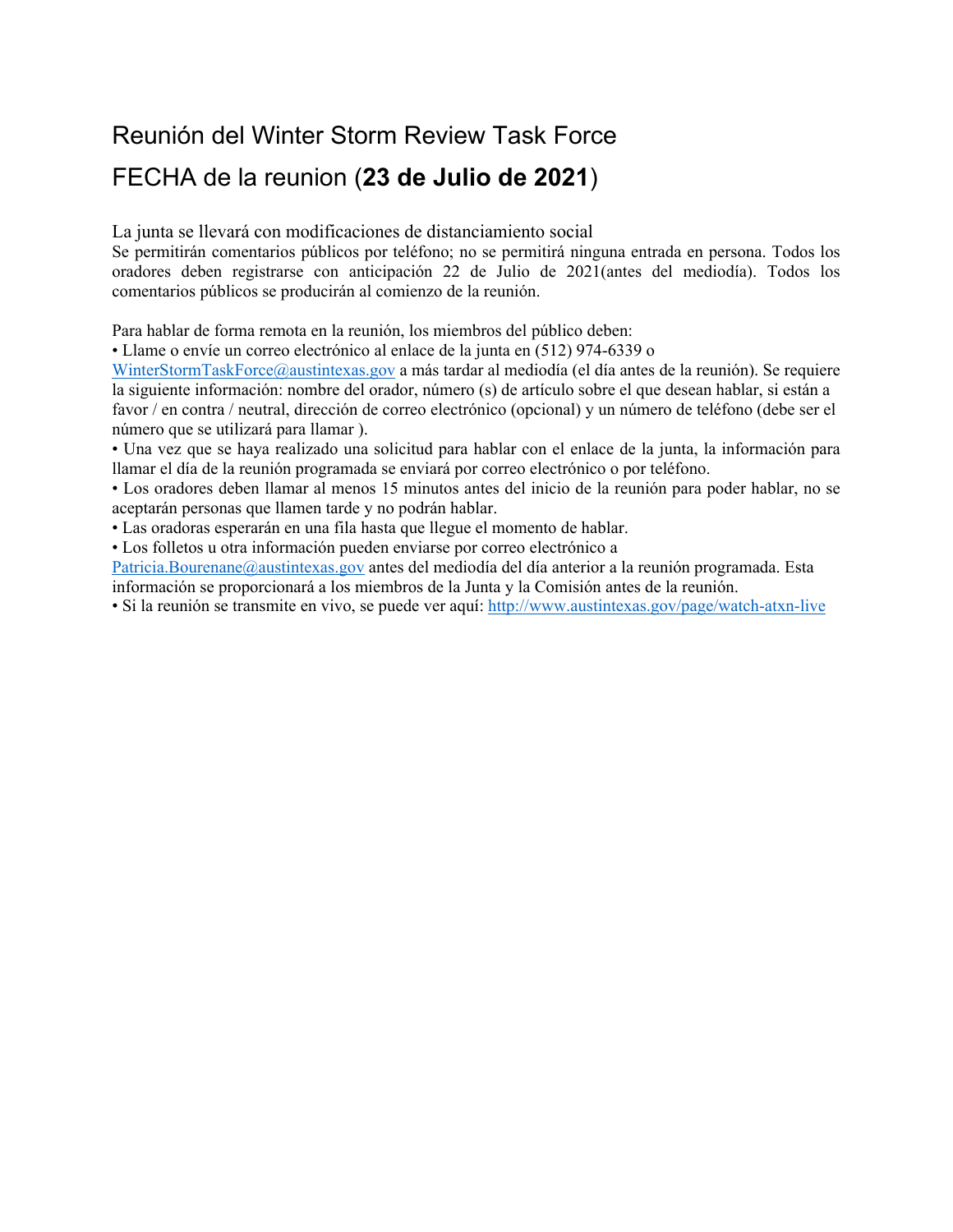#### **WINTER STORM REVIEW TASK FORCE JULY 23, 2021 AT 9:00AM VIA VIDEOCONFERENCING**



#### **CURRENT TASK FORCE MEMBERS:**

**Sareta Davis, Chair 19. In the United States of Series and American States of Series Area States and American Rebecca Austen, Vice Chair Miriam Conner Miriam Conner Jonathan Franks** Ricardo Garay **Kathryn Gonzales Aletha Huston Manuel Jimenez Sally Van Sickle Molly Wang** 

## **AGENDA**

#### **CALL TO ORDER -***9:00am*

**Citizen Communications** - (from speakers signed up to speak)

Speakers who register to speak no later than noon the day before the meeting will be allowed to address their concerns regarding items not posted on the agenda during this portion of the agenda.

#### **Items for Presentation, Discussion and Possible Action:**

#### **1. APPROVAL OF MINUTES – July 9, 2021**

#### **2. OLD BUSINESS**

**a. Planning and preparation for Task Force's final report and Council Work Session presentation.**  (Sponsors: Task Force Members Rebecca Austen and Jeffrey Clemmons)

#### **3. NEW BUSINESS**

#### **a. Planning and preparation for Task Force's final report and Council Work Session presentation.**

(Sponsors: Task Force Members Rebecca Austen and Jeffrey Clemmons)

#### **FUTURE AGENDA ITEMS**

#### **ADJOURN**

The City of Austin is committed to compliance with the American with Disabilities Act. Reasonable modifications and equal access to communications will be provided upon request. Meeting locations are planned with wheelchair access. If requiring Sign Language Interpreters or alternative formats,